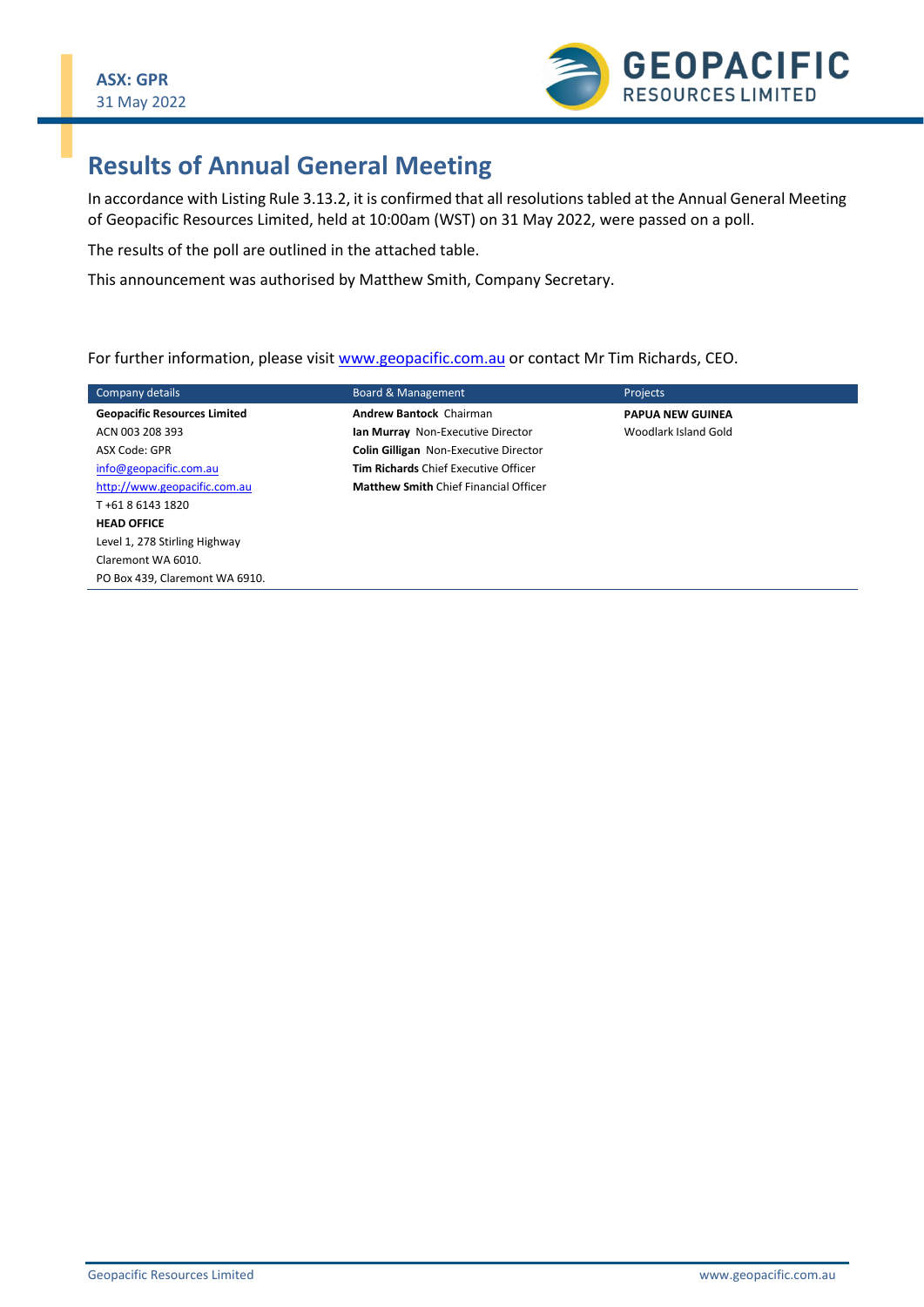## **Results of meeting**

Name of entity

Geopacific Resources Limited

ABN/ACN/ARSN/ARBN Date of meeting

| Resolutions voted on at the meeting |                                                                            |                     | If decided by poll <sup>5</sup> |                               |               | <b>Proxies received</b> <sup>6</sup> |               |                  |               |               |               |                                |               |
|-------------------------------------|----------------------------------------------------------------------------|---------------------|---------------------------------|-------------------------------|---------------|--------------------------------------|---------------|------------------|---------------|---------------|---------------|--------------------------------|---------------|
| <b>Resolution</b>                   |                                                                            | Voting              | If                              | Voted for                     |               | <b>Voted against</b>                 |               | <b>Abstained</b> | For           | Against       | Abstain       | <b>Discretion</b> <sup>9</sup> |               |
| <b>No</b>                           | <b>Short description</b>                                                   | Result <sup>2</sup> | method <sup>3</sup>             | s250U<br>applies <sup>4</sup> | <b>Number</b> | $^{9}/_{0}$ <sup>7</sup>             | <b>Number</b> | %8               | <b>Number</b> | <b>Number</b> | <b>Number</b> | <b>Number</b>                  | <b>Number</b> |
|                                     | Adoption of the<br><b>Remuneration Report</b>                              | <b>PASSED</b>       | <b>POLL</b>                     | First<br>Strike               | 183,657,421   | 57.4                                 | 136,551,186   | 42.6             | 1,285,248     | 183,019,780   | 135,761,186   | 1,285,248                      | 3,657,214     |
| $\mathcal{P}$                       | Election of Director -<br><b>Mr Andrew Bantock</b>                         | <b>PASSED</b>       | <b>POLL</b>                     | N/A                           | 300,797,463   | 93.8                                 | 19,936,851    | 6.2              | 759,541       | 299,644,276   | 20,119,611    | 335,300                        | 3,624,241     |
| 3                                   | Approval of<br>additional capacity to<br>issue Equity<br><b>Securities</b> | PASSED              | <b>POLL</b>                     | N/A                           | 298,072,432   | 92.8                                 | 23,198,705    | 7.2              | 222,718       | 296,930,464   | 22,408,705    | 222,718                        | 4,161,541     |
| 4                                   | Ratification of issue<br>of Equity Securities<br>to Sprott                 | <b>PASSED</b>       | <b>POLL</b>                     | N/A                           | 297,100,635   | 92.5                                 | 24,132,634    | 7.5              | 260,586       | 296,457,787   | 23,342,634    | 260,586                        | 3,662,421     |
| 5                                   | Approval of<br>employee incentive<br>plan                                  | <b>PASSED</b>       | <b>POLL</b>                     | N/A                           | 296,387,767   | 92.4                                 | 24,524,672    | 7.6              | 581,416       | 295,745,799   | 23,734,672    | 581,416                        | 3,661,541     |
| $\epsilon$                          | Approval to amend<br>the Constitution                                      | <b>PASSED</b>       | <b>POLL</b>                     | N/A                           | 301,071,958   | 93.8                                 | 20,003,270    | 6.2              | 418,627       | 299,567,290   | 20,073,270    | 418,627                        | 3,664,241     |
|                                     | Approval of<br>Proportional<br><b>Takeover Provisions</b>                  | <b>PASSED</b>       | <b>POLL</b>                     | N/A                           | 318,828,229   | 99.2                                 | 2,412,599     | 0.8              | 253,027       | 317,304,443   | 2,595,359     | 253,027                        | 3,570,599     |

| Resolutions proposed but not put to the meeting <sup>10</sup> |                          |                                                         |  |  |  |  |  |
|---------------------------------------------------------------|--------------------------|---------------------------------------------------------|--|--|--|--|--|
| No                                                            | <b>Short description</b> | Reason(s) for not putting the resolution to the meeting |  |  |  |  |  |
|                                                               |                          |                                                         |  |  |  |  |  |
|                                                               |                          |                                                         |  |  |  |  |  |

 $\big| 003\ 208\ 393$   $\big| 31\ \text{May}\ 2022$